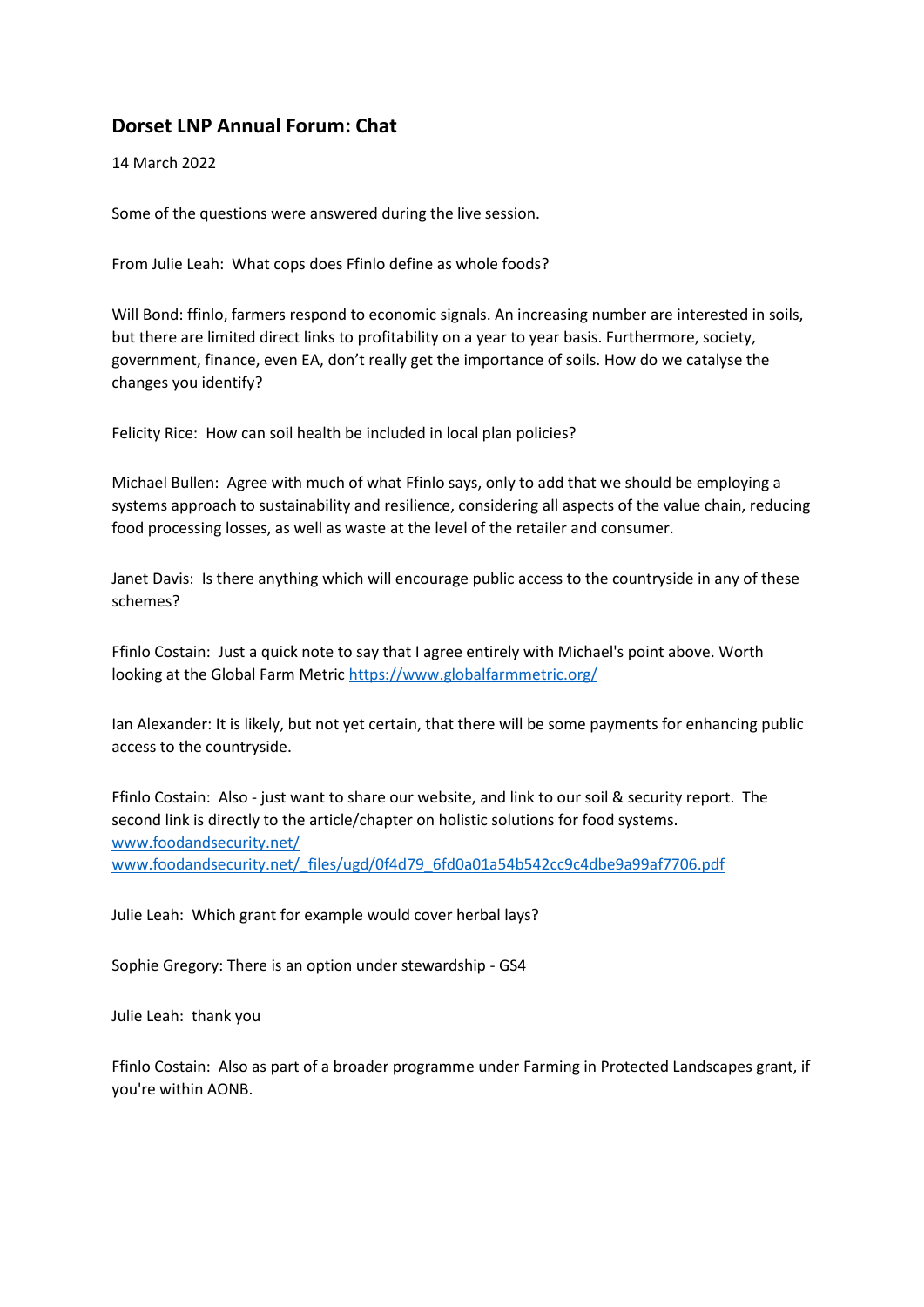Ian Rees:

[www.dorsetaonb.org.uk/resource/farming-in-protected-landscapes/](http://www.dorsetaonb.org.uk/resource/farming-in-protected-landscapes/) [https://cranbornechase.org.uk/our-work/farmland-conservation-project/farming-in-protected](https://cranbornechase.org.uk/our-work/farmland-conservation-project/farming-in-protected-landscapes/)[landscapes/](https://cranbornechase.org.uk/our-work/farmland-conservation-project/farming-in-protected-landscapes/)

Fiona Bowles: Sophie, that looks interesting-are milking cows out/mob grazed too and if so, outdoors for how much of the year?

Ffinlo Costain: This is a good farmer-led forum for Regen Ag:<https://primalweb.mn.co/feed>

Michael Bullen: Bravo Sophie and Tom.

Sophie Gregory: Cows are out at least 9 months of the year hopefully longer.

Cllr Ray Bryan: Always interesting to hear both sides of a story.

Sophie Gregory: Books to read English Pastoral James Rebanks Holy Shit by Gene Logsdon Dirt to Soil Gabe Brown Dirt by Montgomery.Podcasts Farm Gate.

Ffinlo Costain: [www.faifarms.com/podcasts/](http://www.faifarms.com/podcasts/)

Alice Favre: I also think Wicked Leeks and Sustainable Food Trust have some interesting articles and podcasts.

Sophie Gregory: Thank you everyone for listening so great to hear so many people excited about the future of the land I am going to have to go as my dad is leaving for Poland to help refugees, so I want to see him off. Also share quite a lot on instagram under farmer in training. Thanks again.

Maria Clarke: Huge thanks Sophie.

Fiona Bowles: Oliver, what are the financial effects of your approach on the price of goods, longer term and are there other incomes that are contributing?

Michael Holm: Ian (AONB) mentioned that a Strategic Landscape Plan is needed. As it would need to integrate with all private and public sectors who should / is leading on this?

Hilly Chittenden: Suggest Dorset Local Plan should have much responsibility here?

Ian Rees: You can find our tentative steps into Strategic Landscape Plans here for three areas in Dorset AONB[: www.dorsetaonb.org.uk/resource/defra-tests-and-trials-project-2/](http://www.dorsetaonb.org.uk/resource/defra-tests-and-trials-project-2/)

Michael Bullen: The work of our Dorset Downs Farmer Cluster should help support Local Nature Recovery.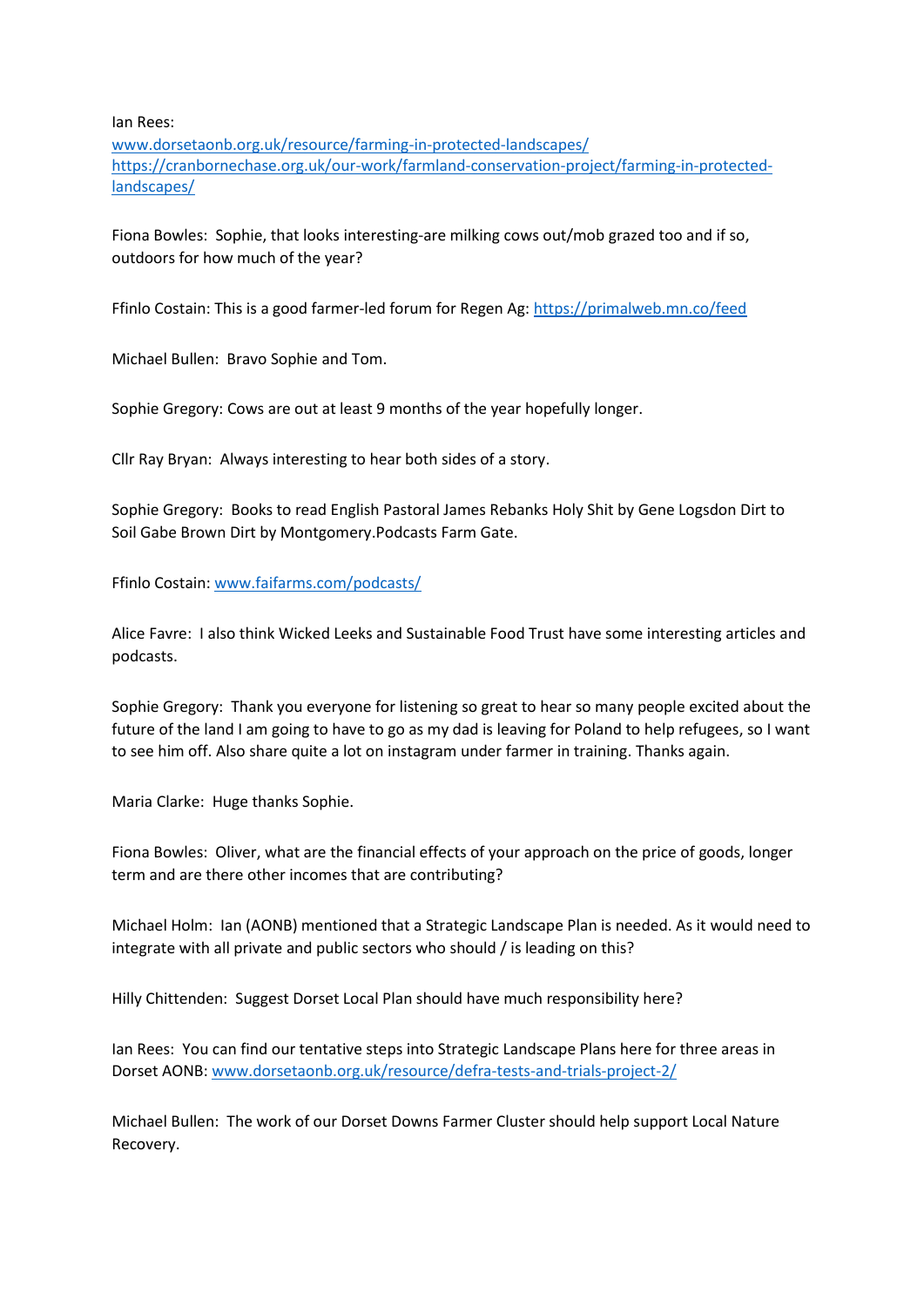Felicity Rice: I think perhaps Luke was talking about people that experience income poverty/inequality and are not able to choose what type of food they eat. I would hope that it is possible to create the type of change we need to see to ensure carbon stays in the soil and create a range of societal changes that allow everyone access to healthy food. i.e. policies only allow healthy food to be grown, which is planet friendly, so it's not possible to buy food that isn't healthy and biodiversity friendly.

Geoff Pettifer: Dorset's Ecological Network could be integral part of Local Nature Recovery Strategy allowing wildlife and people (by foot and cycle) to move more widely. People would see farming and landscape more closely.

Maria Clarke: Geoff, I completely agree, and the LNP will certainly be working with the councils on this work.

Cllr Ray Bryan: Let's not forget the importance of being self-sufficient on food supply where possible. The last few weeks have highlighted this.

Tom Munro: Agree, Ray - ffinlo's recommendation for an integrated agroecological approach to this is essential if it is to be long-lasting and secure - what we really don't need is a rush to produce food that further damages our already fragile natural support system for instance by ploughing up grasslands.

Michael Bullen: Would be good to explore these challenges a bit more in the panel discussion @Tom @Ray.

Robin Walls: My understanding is that we have no chance of being self-sufficient with the current population density and typical consumption rates. I believe British farms produce a very small proportion, perhaps as low as 10%. But somebody will have the data I'm sure.

Ffinlo Costain: The Food Farming & Countryside Commission have been looking at scaling agroecology for a while and this report is a helpful start - looking at how agroecology can feed Britain, and at some of the trade offs that will need to be made: https://ffcc.co.uk/library/farmingforchangereport

Cllr Ray Bryan: Two supermarkets have banned the sale of portable barbeques; I have written to their CEO's to thank them and written to other supermarket CEO's to challenge them to join the ban.

Ffinlo Costain: Britain can be entirely self sufficient, Robin, but this will require dietary change. However, we will become healthier and more resilient as a result. We are currently around 60% self sufficient, and reaching 80% could be delivered within a decade with the right policies and incentives.

Fiona Bowles: Ray, I don't think that we have ever been self sustaining, is it realistic to be AND to restore sustainable farming for the current UK population? It would be good to see these desirable goals all been jointly modelled in terms of public goods and economy (farmers and customers) to see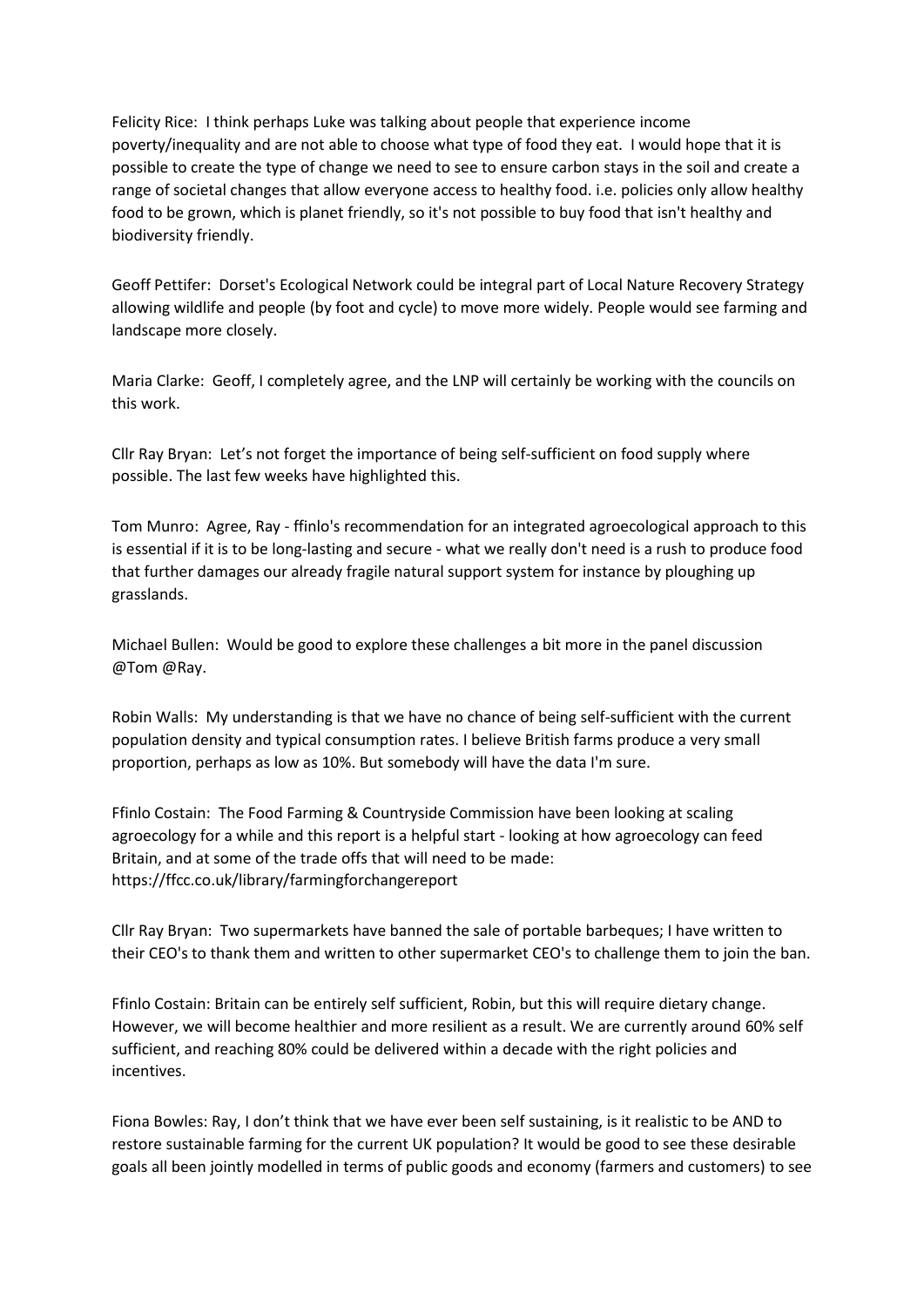what is feasible at different national and world scales. The tensions between the climate and nature need, and the farming realities has been clearly expressed today. along with the exemplars of Sophie and Oliver's work.

Janet Davis: Really good to see that public access is being promoted as part of this. People need to see nature close up and to understand what is being done.

Ffinlo Costain: See above link Fiona to the FFCC work (Farming for Change). Working with IDDRI they modelled exactly what you're asking about (and found it entirely doable). IDDRI had previously modelled this for the whole of the Europe, and again found it was eminently achievable.

Ian Alexander: Previous exchanges assume implicitly that our future food will come from, broadly, the same sorts of agriculture that have supplied us for generations. Important also to understand that over 50% of farmland globally is used for animal agriculture (mostly to grow the inputs for intensive livestock systems). Replacing those industrial livestock systems will likely be key to a more sustainable future as outlined here:<https://dorsetlnp.org.uk/blog-nov-2020/>

Ffinlo Costain: Agree with Ian - we will have to see a real transition away from intensive ag, whether animal, veg or cereal.

Robin Walls: I'm sure access is important, but maybe that's wishful thinking. The present restriction to rights of way reinforces the perception of farming as an industry we need to be kept away from for our safety. With the sort of access enjoyed in Scotland I'd like to think we'd be more informed and these debates can be more useful.

Ffinlo Costain: Access essential. Agree, Robin. People pay almost nothing to support farming - less than a pound per citizen per week (less than it costs to join the National Trust) to support land management across 70% of the UK. We need to increase farm support to deliver the public goods and food we need, and increased access must be part of that deal - improved in terms of being more available, but also in terms of actively attracting more diverse groups of people. The Scottish model is great, but there are very few rights of way in the low lands making access practically difficult. A combination of open access, rights of way & permissive paths provide the best mix imho.

Janet Davis: Thanks Ffinlo. Couldn't agree more. This is why the Ramblers and others are pushing for improvements to access to be an element of ELMS.

Michael Bullen: A fine example of just rural transition, probably the best I've seen, anywhere. Bravo, Alice and Becky.

Ian Alexander: Agree!

Ffinlo Costain: Alice - do you have a website, please?

Robin Walls: To be provocative, a broad breakdown that I've heard is that we only pay a third of the cost of food in the shops. Another third is the various grants to farmers and the last third is the cost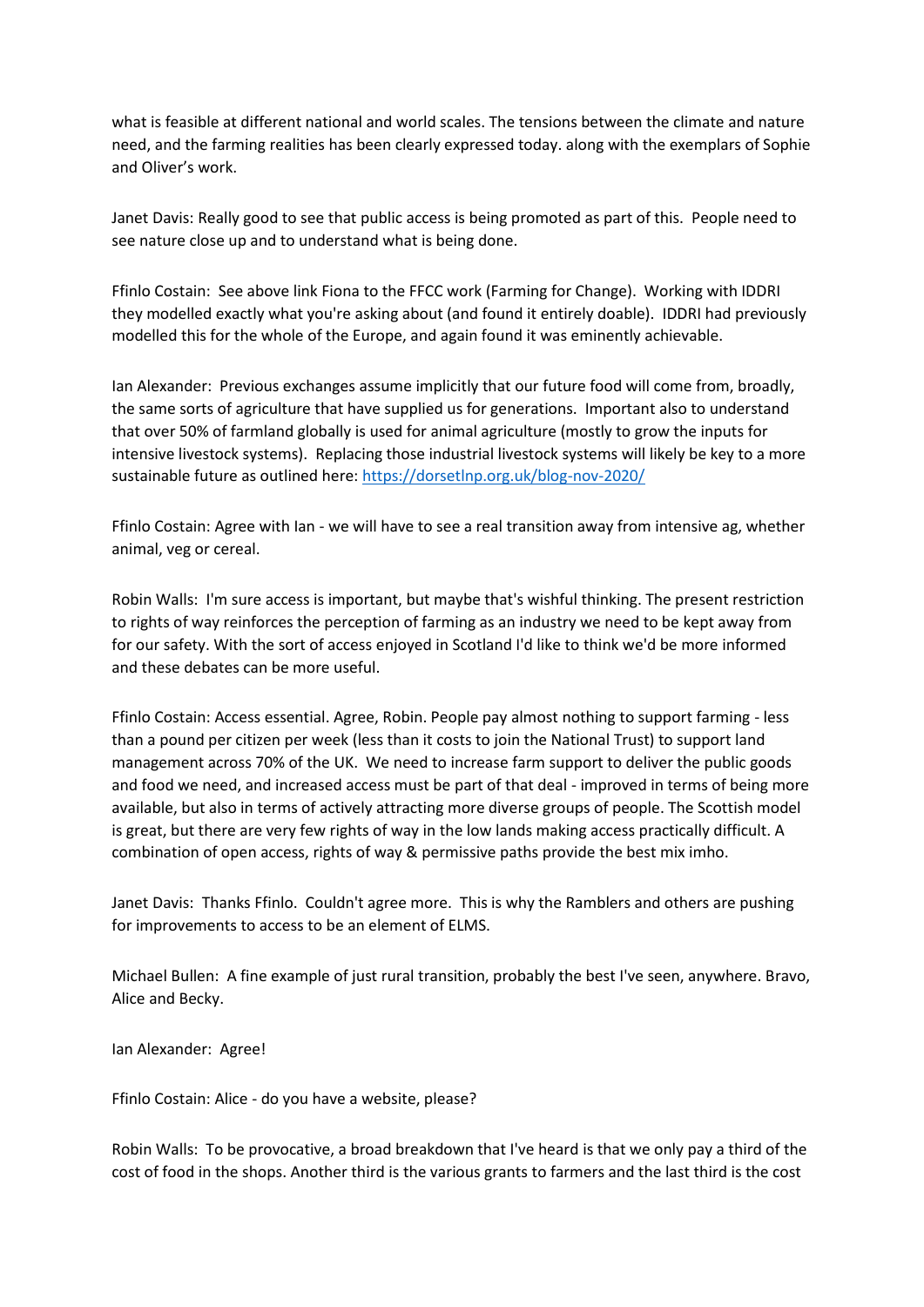of cleaning up the pollution, particularly for clean drinking water. So I am supporting the industry via taxes and feel I'd like a bit more right of access to see how my money is spent.

Peter Robertson: To find out more about the Purbeck Heaths NNR, go to: [www.purbeckheaths.org.uk](http://www.purbeckheaths.org.uk/)

Alice Favre: Sadly no website at the moment but we have started a YouTube channel and have an active Instagram which shows what we are up to… Website coming when I have time. [www.instagram.com/chettlevillage/](http://www.instagram.com/chettlevillage/) [www.instagram.com/chettle\\_village\\_store/](http://www.instagram.com/chettle_village_store/) [www.youtube.com/channel/UCbyv5G-UFhPsoVV1fodhO2Q](http://www.youtube.com/channel/UCbyv5G-UFhPsoVV1fodhO2Q)

Ffinlo Costain: Robin, I'd like to see more access too. However, to put some context here, farming is subsidised to the tune of around £3bn/year - sounds a lot - but when you realise that just administrating central Gov costs £11bn, you can see just how little that is. So yes, let's have more access - but let's pay farmers to deliver these public goods that we require. I think that third to clean up external costs is a gross underestimate btw.

Tom Munro: Chettle also features as a case study on the Wessex Community Assets website - is this a good overview to share, @Alice?<https://wessexca.co.uk/2021/10/05/changing-chettle/>

Ffinlo Costain: Thanks Alice - great presentation. Fab.

Peter Robertson: Agree that there is only a conflict between public access and wildlife because there is so little public access to green space which overlaps hugely with the best places for wildlife.

Alice Favre: Yeah. We also did a presentation for Centre for Agroecology, Water and Resilience at the beginning of the year - which you can find on youtube. And I have just written a piece for the Dorset Heath newsletter run by Robert Sharp the botanist.

Fiona Bowles: Given that access is needed to engage people with nature and to promote active transport (to reduce CC and traffic nuisance), if ELMs is only a 'maybe' for funding it, then how else can it be funded? The farmers speaking today clearly use it well to engage people with their products- more resistance to access can be on intensive /monoculture farms where the impact on wildlife would be less.

Robin Walls: Yes Alice - good talk from you and Becky. We are looking forward to looking at the botany this summer and perhaps the start of a monitoring scheme to follow the improvements from your management.

Michael Bullen: Let's talk, @Ian @Julie. This fits well with our aims in the Dorset Down Farmer Cluster.

Julie Leah: great. the gertbigdorsethedge.gmail.com is best contact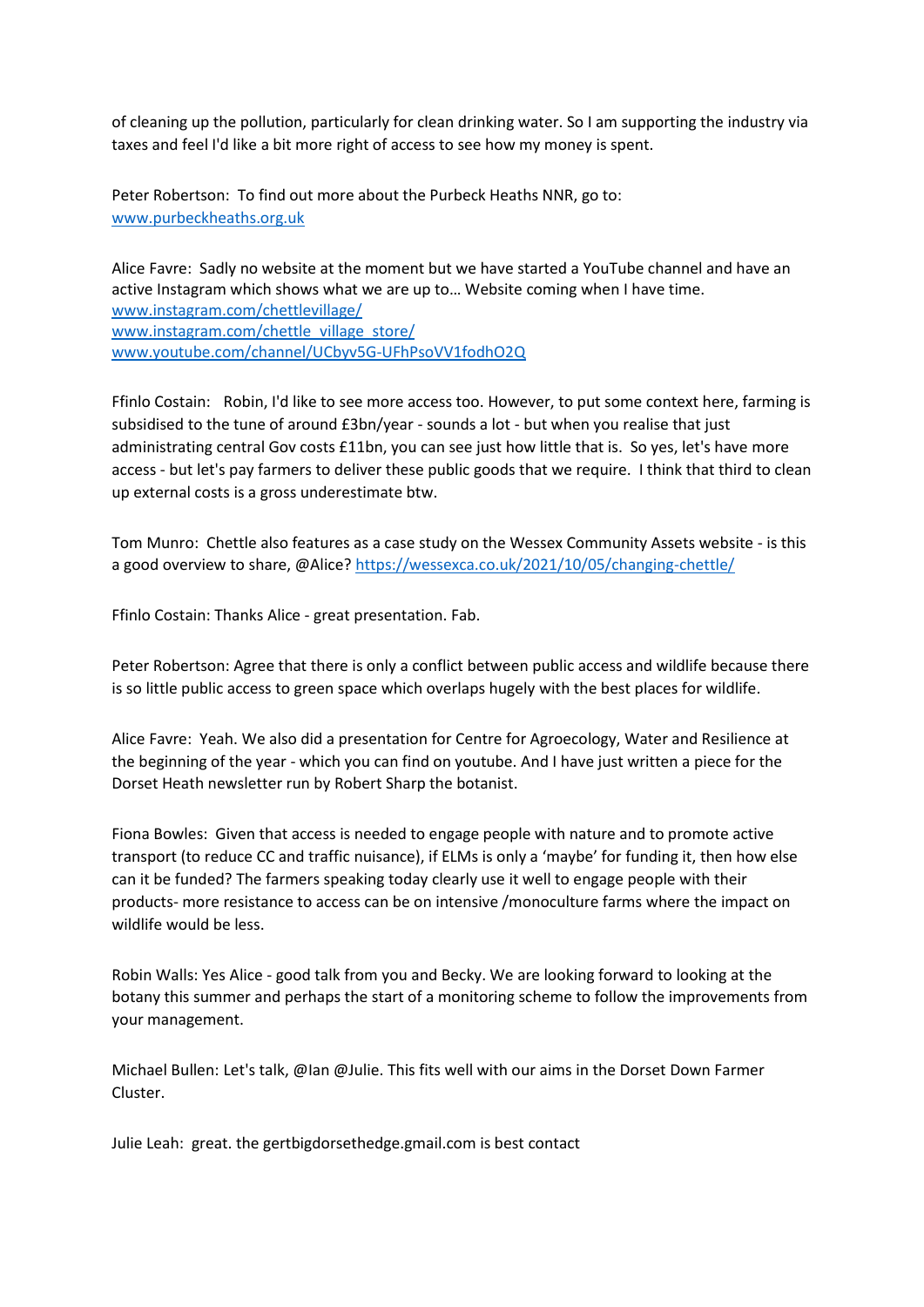Michael Bullen: Noted, thanks Julie

Alice Favre: Good point. We struggle to find volunteers unless we know them. Just sent an email to someone in the community to see if they want to set up a TikTok account for us next! Thanks for the nudge Finley and Alana.

Alice Favre: Would love to do a Food Hub focus group with the KM students…

Luke Rake: Thanks Alice - would love to take this offer up.

Alice Favre: We have done one with local residents and the wider community but not had a young perspective.

George Streatfeild: Discover Farming (Melplash Agricultural Society's education initiative) tries really hard to involve secondary school children but it is an uphill struggle [\(www.discoverfarming.co.uk\)](http://www.discoverfarming.co.uk/)

Charlotte Loving: just to say thank you - all very interesting

Finley Cruse-Drew: is there any projects going on for involving lower economic groups with conservation farming?

George Streatfeild: We have had some success recently but our real success is in the Primary **Schools** 

Chris Turner: Yes, very interesting and inspiring. Thanks to all contributors and experts.

David Brown: Yes well done all, some great talks

Caroline Kelly: REALLY excellent talks! Inspiring and thank you all

Maria Clarke: Please sign up to the LNP Forum mailing list if you're not already a members: [https://dorsetlnp.us12.list](https://dorsetlnp.us12.list-manage.com/subscribe?u=75037351babf95d6b7057837b&id=2dc93d13b9)[manage.com/subscribe?u=75037351babf95d6b7057837b&id=2dc93d13b9](https://dorsetlnp.us12.list-manage.com/subscribe?u=75037351babf95d6b7057837b&id=2dc93d13b9)

Maria Clarke: The presentations and the recording will be added to the LNP website later this week.

Fiona Bowles: great talks, well done all

John Calder: Inspirational presentations from everyone. Well done everybody.

Hilary Habberfield: Some fantastic food for thought, thank you. Food prices should reflect the true costs of food production. Well-educated, financially comfortable people can make good choices. A mixture of grants and regulations must ensure environmentally sustainable and regenerating practice is the only practice. Aligning the education of future farmers and ecologists (as promoted by